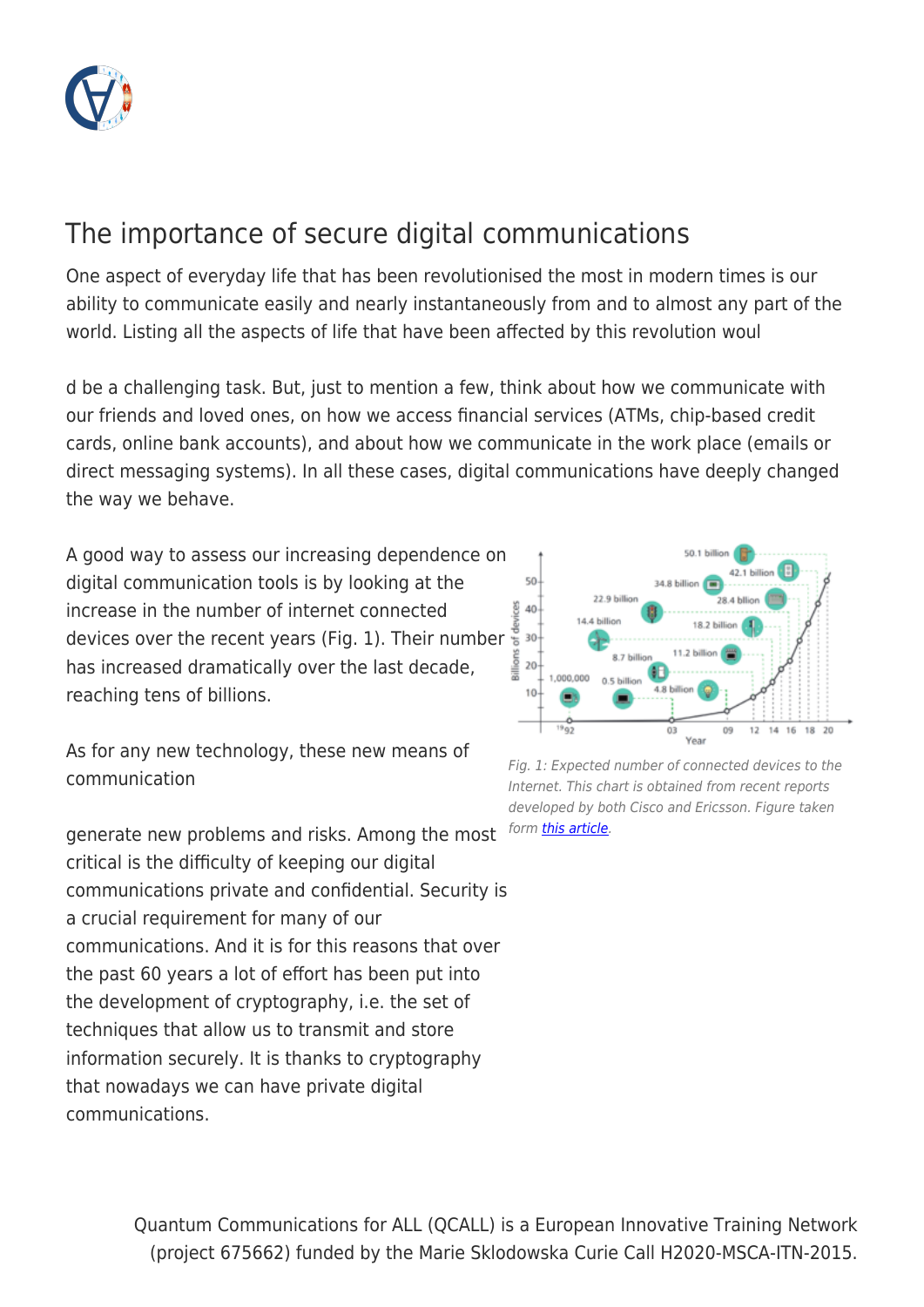

# What is Quantum Key Distribution and why do we need it

Most of today's digital communications are protected by public-key cryptographic schemes. The security of these is based upon two assumptions: there are certain mathematical problems that are very difficult (or almost impossible) to solve with (1) current day technology and (2) mathematical knowledge. These two assumptions looked extremely strong in late '70s when public-key cryptography was first introduced, but unfortunately today this is no longer the case. In the mid-90's it was demonstrated that, among other farreaching capabilities, a powerful enough quantum computer [could easily break](https://doi.org/10.1109%2Fsfcs.1994.365700) the security of the currently deployed public-key cryptography schemes. This is a daunting prospect for the security

of our digital communications, especially given the recent impressive progress towards the construction of quantum computers.

The need for an alternative to the present cryptographic standards stimulated the research for a different approach to cryptography. One possible solution for this problem has been found in Quantum Key Distribution (QKD). The most interesting aspect of QKD is that its security is based upon a very different set of assumptions: the correctness of the law of physics (particularly quantum physics), and on the unflawed physical implementation of the devices used to set up the secure communication. There is a notable advantage with this approach: while advances in technology and limits to the mathematical knowledge are not under our control, the security of QKD is based upon something we have a more direct control of.

# Limitations associated to QKD: cost, security and distance

Since its **[conception in 1984](https://doi.org/10.1016/j.tcs.2014.05.025)**, the research around QKD advanced considerably, and reached remarkable results. We are now at a stage where this technology is practical enough to be implementable in real world scenarios and companies that sell ready-to-use QKD devices to the general public already exist.

Despite the recent progress in QKD development, a few limitations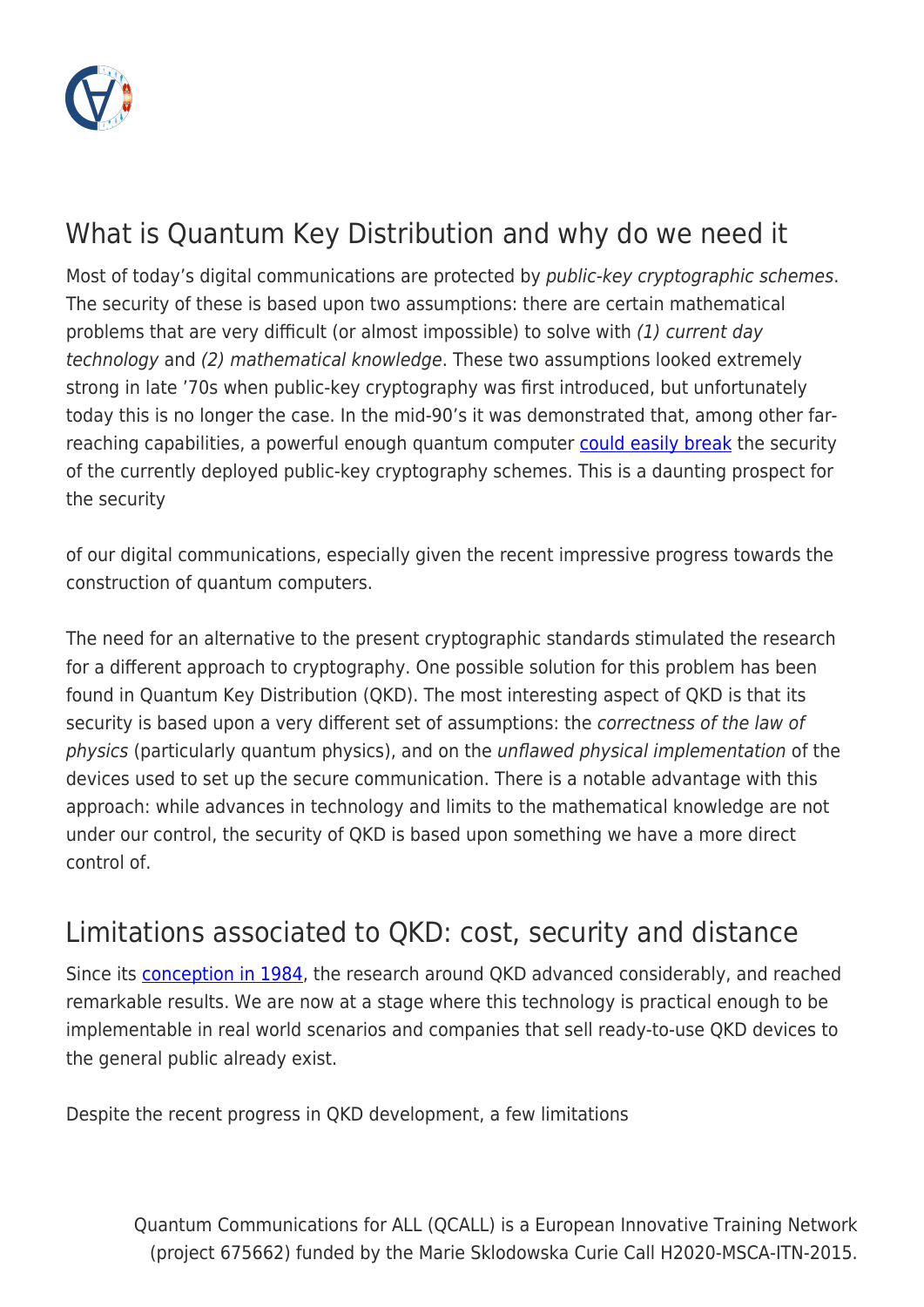

associated with its implementation remain. The most relevant of which are:

- 1. the requirement of specifically designed hardware to perform QKD;
- 2. the cost of this hardware;
- 3. the security associated with its physical implementation;
- 4. the limited distance at which QKD operate run successfully.

Points 1 and 2 can probably be considered technical limitations. There is a lot of research addressing these issues, and much of it focuses on the miniaturisation of QKD devices into small form factors, compatible with scalable fabrication techniques and suitable for mass production. For more information on this argument, see the [post by my colleague](http://www.qcall-itn.eu/2019/09/03/chip-based-technologies-for-quantum-communications/) and fellow QCALL member, Innocenzo De Marco.

Points 3 and 4 are instead of a more fundamental nature.

The security of any QKD implementation relies on a perfect match between the theoretical model describing the system and its physical implementation. Therefore, in order to guarantee the perfect security of a system, two approaches are possible:

- One is to develop theoretical models that consider all the possible experimental flaws (see the work of my fellow QCALL member Margarida Pereira to get an insight on this type of research).
- The other one is to remove all the implementation flaws from the QKD device.

One of the most effective ways to implement this second approach happen to be the removal of the detectors from within the secure perimeter of the QKD system. This is the strategy used in **Measurement Device Independent** (or MDI) QKD protocols. These

types of protocol are considered more secure than the other QKD protocols because they are less prone to implementation security issues.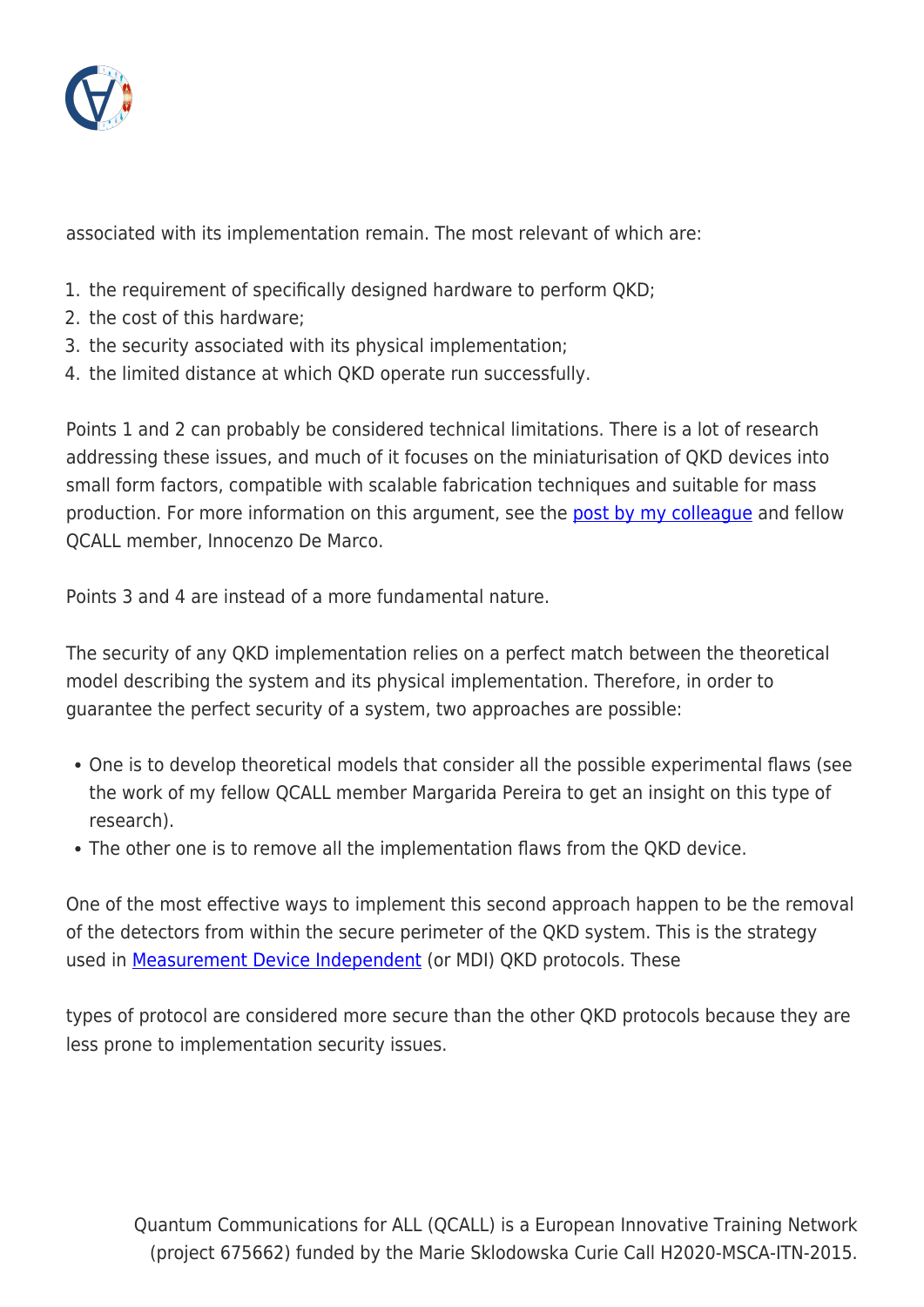



Fig. 2: Key rate obtained in state of the art QKD experiments, over channel loss. All the points in the graph lie below the thick blue line which is the PLOB bound.

The fourth and final limiting factor of QKD is the maximum distance at which it can operate successfully. This is fundamentally limited by the information carriers used in QKD, which are (in the ideal case) single photons. It can be proved that with the current technology there is a fundamental limit on the maximum key rate that is achievable over a certain channel loss. This limit is often referred as the repeaterless secret key capacity bound (or **[PLOB bound](https://doi.org/10.1038/ncomms15043)**, from the name of the researchers that discovered it) and scales linearly with the channel loss (Fig. 2). In practice, the maximum distance covered by QKD communications reaches only a few hundreds of kilometres.

The focus of my research is demonstrating that it is possible to increase the maximum attenuation at which QKD can be performed, while maintaining the highest standard of security by removing the detectors from the secure perimeter of the setup.

# Twin Field QKD: protocol concepts and advantages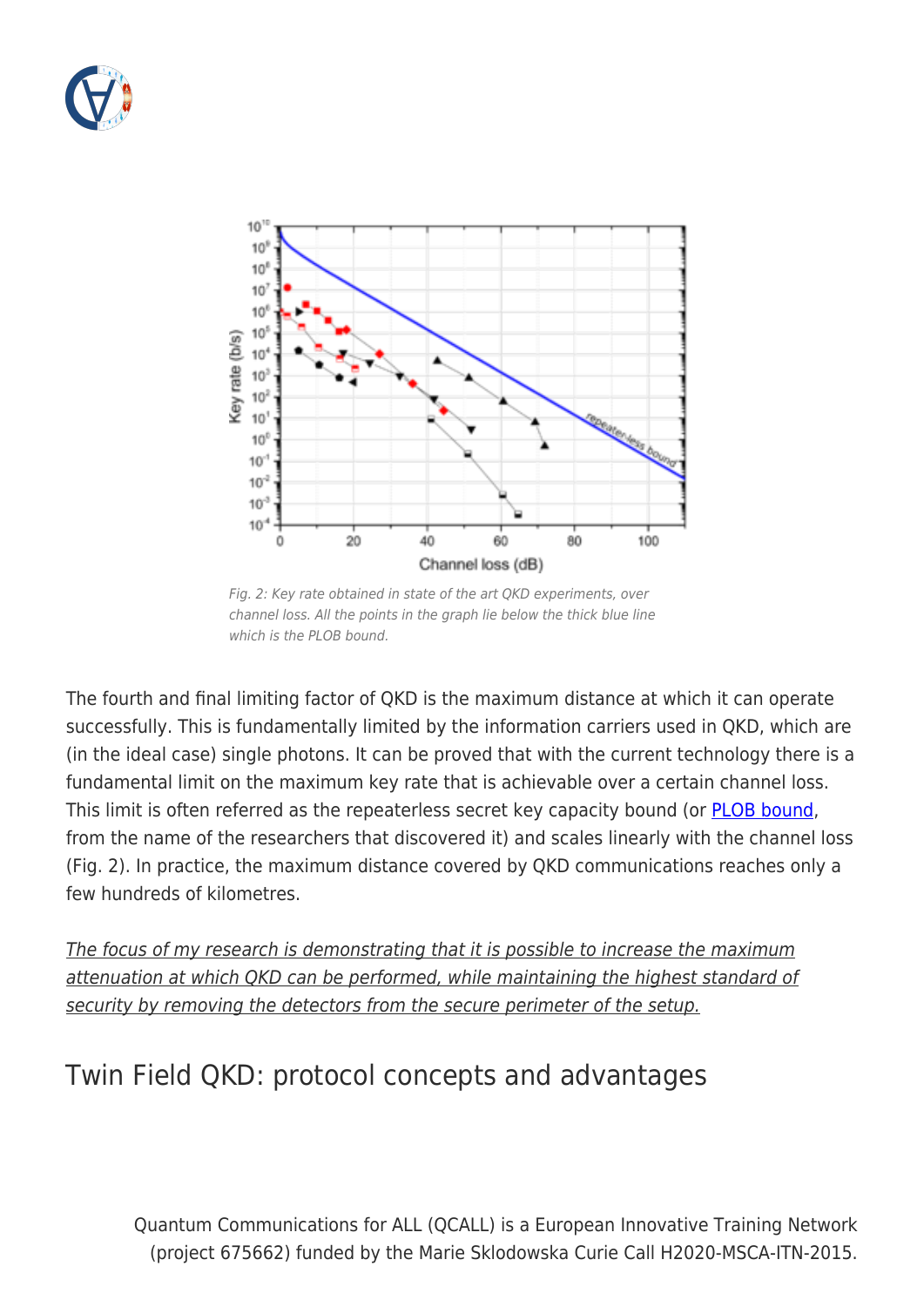

At the beginning of 2018 a group of researchers at [Toshiba Research](https://www.toshiba.eu/eu/Cambridge-Research-Laboratory/Quantum-Information/)

[Europe Ltd.](https://www.toshiba.eu/eu/Cambridge-Research-Laboratory/Quantum-Information/) published a [paper](https://doi.org/10.1038/s41586-018-0066-6) that introduced a novel QKD protocol called Twin Field QKD (or simply TF-QKD). The protocol has several interesting features, the most remarkable of which is that it introduces a viable way to overcome the PLOB bound with currently

available technology. This result is very relevant from Fig 3: Simple schematic of the setup for TF-QKD.

a practical point of view because it means that there is now a way to extend the maximum transmission distance achievable by QKD.



Inspired by figure in [this article.](https://www.nature.com/articles/s41566-019-0424-4)

This result is possible thanks to a different way of encoding and retrieving the information in the quantum carriers used for the protocol. In TF-QKD the information is encoded in the phase of the optical pulses prepared by the two users that want to establish the secure communication, and the secret key is retrieved via a single photon interference measurement made by a user in the middle (see the simple schematic in Fig. 3). Another interesting aspect of TF-QKD is that it is also Measurement Device Independent, which means that it meets the strictest standards of security.

The advantages associated with this new encoding and detection strategy come at a price: TF-QKD introduces a series of new challenges that have to be faced for its implementation. The most difficult of which are:

- 1. The generation of twin optical fields from two space-separated laser sources;
- 2. The stabilisation of the channel used during the communication. This has to be stabilised to a new level of precision compared to other QKD protocols.

# TF-QKD implementation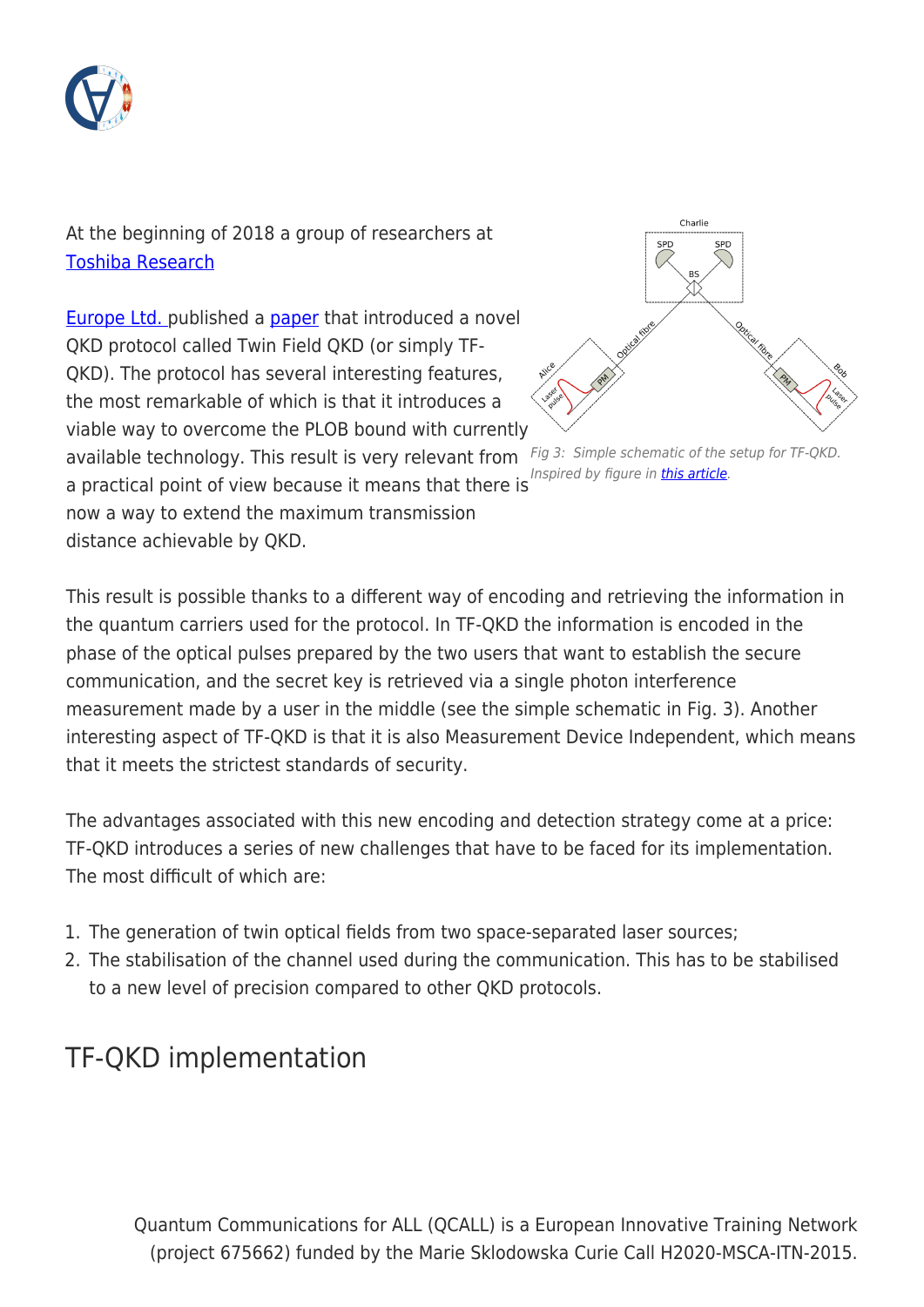



Fig. 4: Proof of principle TF-QKD experimental setup. Image courtesy of Mariella Minder.

The focus of my research within the QCALL network, has been to demonstrate the experimental feasibility of the TF-QKD protocol. For this purpose, together with my colleagues at Toshiba Research Europe Ltd., I developed the first TF-QKD setup, and proved that the protocol can indeed be used to overcome the PLOB bound.

The setup used for this task is shown in Fig. 4. It is important to notice that in this proof-ofprinciple experiment we simulated the channel attenuation associated with a long communication channel by means of Variable Optical Attenuators (VOAs, optical devices that set a chosen attenuation over an optical channel). This enabled us to execute the experiment at extremely high channel attenuations, without having to worry too much about the phase fluctuations that would have been introduced by long optical fibers.

The elements of novelty in this setup, compared to other QKD implementations, are the frequency distribution system (represented by the brighter purple box in Fig 4), and the system used for phase stabilisation. More information on these are given below.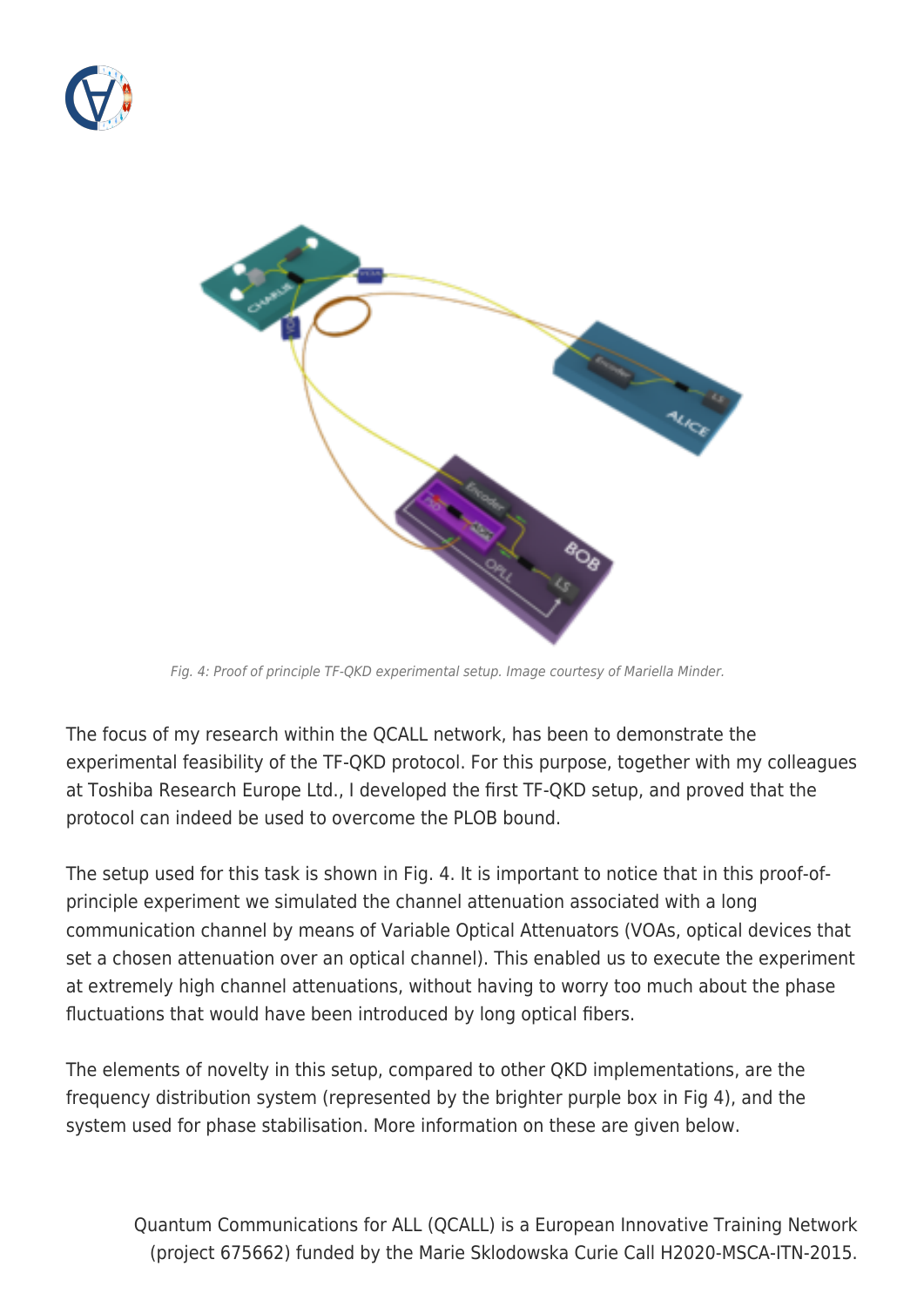

#### The frequency distribution system: Optical Phase-Locked Loop

A technique developed in classical optical communications was borrowed for the optical frequency distribution. With this technique, called Optical Phase Locked Loop (or OPLL), it is possible to force two lasers to emit at the same optical frequency. This is done by locking the interference beating between two lasers to a target frequency through a PID controller connected to an actuator.

See Fig. 5 for a more detailed schematic of the OPLL implementation in our setup.



Fig. 5: Schematic of the OPLL setup.

#### The quantum channel stabilisation

Since in TF-QKD the information that the users want to communicate is associated to the phase of optical that they prepare, it is fundamental to keep track of the phase fluctuations between the two users. In this experiment we have accomplished this by stabilizing the phase of the quantum channel to a fixed and known value. To achieve this, some reference pulses were interleaved into the phase encoded pattern, and a phase feedback system was developed. The phase feedback system was composed of a PID controller and a phase modulator.

### Results and outlook

With this setup we were able to execute TF-QKD at different channel attenuations. We performed the protocol at several attenuation levels, spaced roughly by 10 dB, and extracted a secret key that could be used for a secure digital communication. The results of this experiment are shown in Fig. 6 (the points in the plot), alongside the simulation curves. Our experimental results align very well with the values predicted by the simulations.

After its introduction, a lot of interest arose around TF-QKD, and several protocol variants have been proposed since then. The different colours for the points in Fig. 6 represent different TF-QKD protocol variants tested with this experiment. Our experimental setup had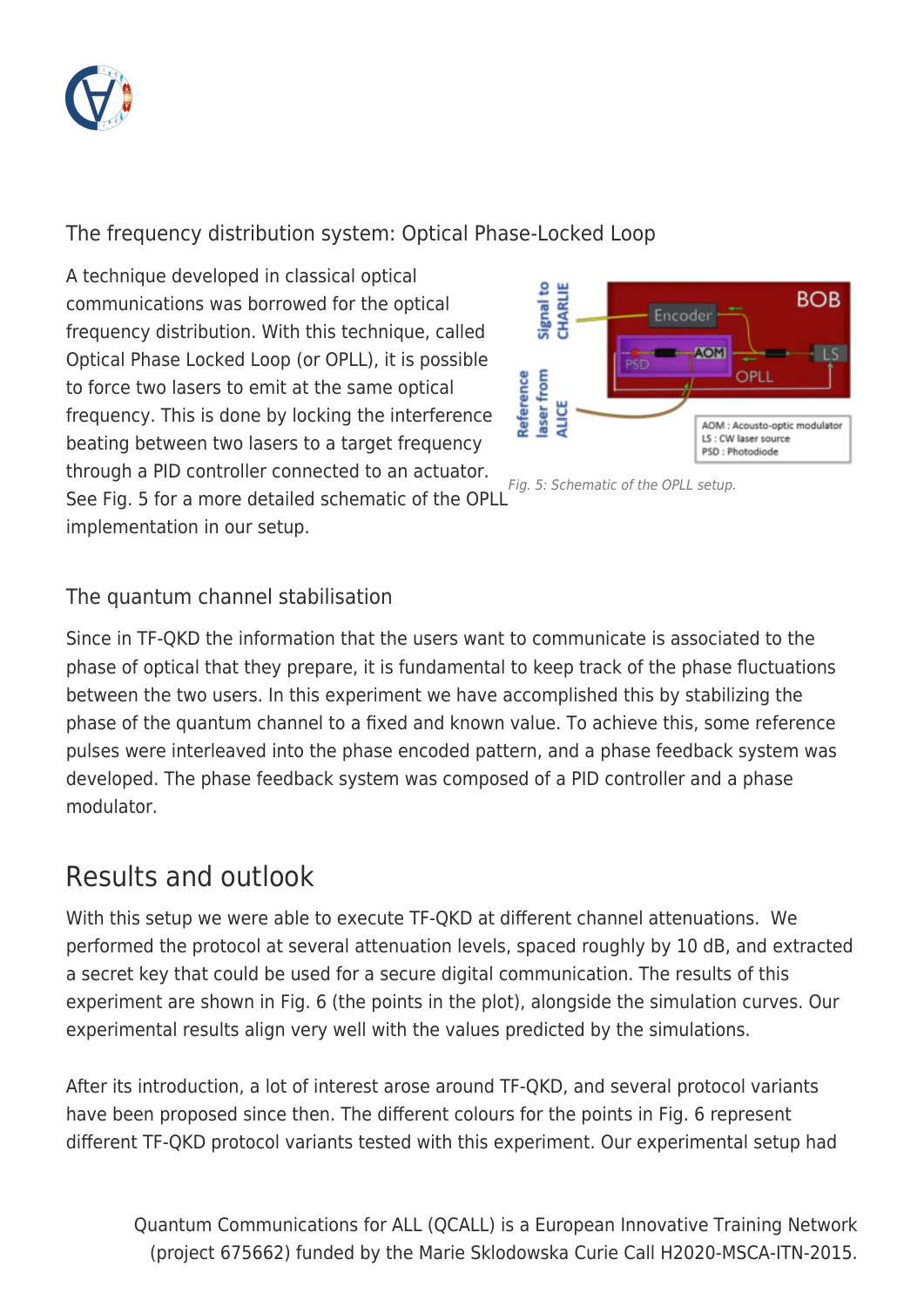

the flexibility to implement 3 variants in total: the original TF-QKD protocol (in red in the graph), the **Send-Not-Send TF-QKD** protocol (blue points in the graph), and the **CAL TF-QKD** protocol (yellow point in the graph).

It is remarkable that for all these protocols we managed to obtain a positive key rate above the PLOB bound, overcoming experimentally the repeaterless secret capacity bound for the first time ever. We also note that for the original and the SNS protocols we achieved a positive key rate at unprecedentedly high channel attenuations, that would be equivalent to the losses introduced by more than 500 km of ultra-low loss fiber.



Fig 6: Key rate generated by our TF-QKD system art different attenuations, for various TF-QKD variants.

This experiment was the first demonstration of the feasibility of the TF-QKD protocol, and the first experimental evidence that it is possible to overcome the secret key capacity bound with current day technology. This experiment can be considered the first realisation of an effective quantum repeater, as suggested by a [recent review](http://arxiv.org/pdf/1906.01645v1) on the advances in quantum cryptography.